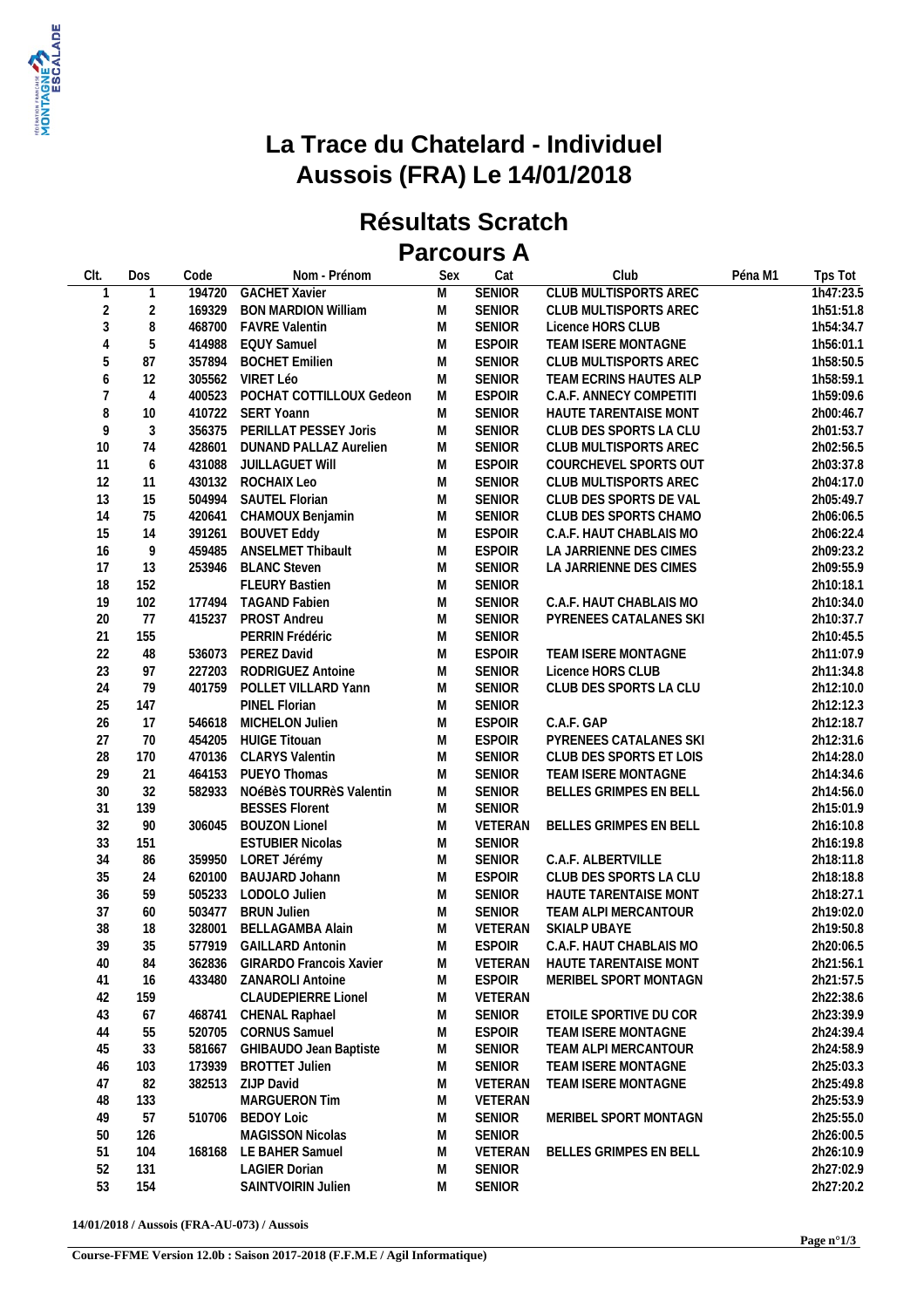| CIt.       | Dos        | Code   | Nom - Prénom                                     | Sex    | Cat                            | Club<br>Péna M1            | Tps Tot                |
|------------|------------|--------|--------------------------------------------------|--------|--------------------------------|----------------------------|------------------------|
| 54         | 42         | 547029 | MAZAN Frédéri                                    | M      | <b>SENIOR</b>                  | LA JARRIENNE DES CIMES     | 2h28:11.6              |
| 55         | 19         | 397738 | ROUSSET Guillaume                                | M      | VETERAN                        | TEAM ECRINS HAUTES ALP     | 2h28:27.9              |
| 56         | 105        | 20987  | <b>ARVIN BEROD Marc</b>                          | M      | VETERAN                        | PRAZ MONTAGNE              | 2h32:00.5              |
| 57         | 112        |        | <b>BRUNELLO Jeremy</b>                           | M      | <b>SENIOR</b>                  |                            | 2h32:16.4              |
| 58<br>59   | 130<br>94  | 248094 | <b>CLAUSS Regis</b><br><b>GAY PERRET Laurent</b> | M<br>M | <b>SENIOR</b><br><b>SENIOR</b> | PRAZ- DE-LYS SOMMAND S     | 2h32:49.5<br>2h32:51.3 |
| 60         | 56         | 514267 | <b>GAYDON Adrien</b>                             | M      | <b>ESPOIR</b>                  | C.A.F. HAUT CHABLAIS MO    | 2h32:53.8              |
| 61         | 116        |        | FOGLIA Emanuele                                  | M      | <b>SENIOR</b>                  |                            | 2h33:48.3              |
| 62         | 50         | 532657 | PéPIN Jérôme                                     | M      | <b>SENIOR</b>                  | BELLES GRIMPES EN BELL     | 2h34:10.8              |
| 63         | 163        |        | <b>BERTHOD François</b>                          | M      | <b>SENIOR</b>                  |                            | 2h34:42.6              |
| 64         | 45         | 539261 | <b>DULAC Vincent</b>                             | M      | VETERAN                        | LA JARRIENNE DES CIMES     | 2h34:52.2              |
| 65         | 40         | 555284 | <b>ALLAIN Thomas</b>                             | M      | <b>ESPOIR</b>                  | TEAM ISERE MONTAGNE        | 2h35:36.0              |
| 66         | 123        |        | MISSILLIER Tom                                   | M      | <b>SENIOR</b>                  |                            | 2h36:24.9              |
| 67         | 142        |        | <b>BURETTE Paul</b>                              | M      | <b>SENIOR</b>                  |                            | 2h36:41.1              |
| 68         | 164        |        | <b>MERLET Yannis</b>                             | M      | <b>SENIOR</b>                  |                            | 2h37:19.9              |
| 69         | 85         |        | 361707 MONNET Serge                              | M      | VETERAN                        | DEVERS EN CHARTREUSE       | 2h37:48.1              |
| 70         | 119        |        | <b>BAUSONE Federico</b>                          | M      | VETERAN                        |                            | 2h37:52.0              |
| 71         | 27         |        | 617956 DEGRYSE Cedric                            | M      | <b>SENIOR</b>                  | CLUB MULTISPORTS AREC      | 2h37:54.5              |
| 72<br>73   | 140<br>44  | 539495 | ROUX Fabien<br>CAILLOT Yoan                      | M<br>M | VETERAN<br>VETERAN             | MERIBEL SPORT MONTAGN      | 2h37:58.7<br>2h39:08.1 |
| 74         | 160        |        | <b>CAILHOL Xavier</b>                            | M      | <b>ESPOIR</b>                  |                            | 2h39:35.1              |
| 75         | 69         |        | 462146 GIRARD Renaud                             | M      | VETERAN                        | PRAZ- DE-LYS SOMMAND S     | 2h39:43.2              |
| 76         | 128        |        | SIMON Alexandre                                  | M      | VETERAN                        |                            | 2h40:11.2              |
| 77         | 71         | 434491 | <b>BOIS Denis</b>                                | M      | <b>SENIOR</b>                  | HAUTE TARENTAISE MONT      | 2h40:14.7              |
| 78         | 72         | 434358 | JACQUARD Pascal                                  | M      | <b>SENIOR</b>                  | C.A.F. FAVERGES COMP       | 2h40:34.1              |
| 79         | 91         | 305271 | RENAUD Christophe                                | M      | VETERAN                        | TEAM ISERE MONTAGNE        | 2h40:48.2              |
| 80         | 20         | 399223 | POLLET VILLARD Francois                          | M      | <b>SENIOR</b>                  | CLUB DES SPORTS LA CLU     | 2h41:01.1              |
| 81         | 89         |        | 313546 FILLEAU Eric                              | M      | VETERAN                        | GUMS AIX EN PROVENCE       | 2h41:24.8              |
| 82         | 156        |        | <b>REPPELIN Thomas</b>                           | M      | <b>SENIOR</b>                  |                            | 2h41:43.7              |
| 83         | 114        |        | NEGRO Sebastien                                  | M      | <b>SENIOR</b>                  |                            | 2h42:17.8              |
| 84         | 166<br>148 |        | <b>BONNET LIGEON Rémi</b>                        | M      | <b>SENIOR</b>                  |                            | 2h43:01.3              |
| 85<br>86   | 136        |        | MONNET Hervé<br>MONTAUZE Jeremie                 | M<br>M | VETERAN<br>VETERAN             |                            | 2h43:13.7<br>2h44:06.6 |
| 87         | 167        |        | VERGANO gabriele                                 | M      | VETERAN                        |                            | 2h44:18.9              |
| 88         | 162        |        | LARONCE Alexandre                                | M      | <b>SENIOR</b>                  |                            | 2h44:22.9              |
| 89         | 117        |        | <b>PRETOT Eric</b>                               | M      | <b>SENIOR</b>                  |                            | 2h45:33.3              |
| 90         | 62         |        | 502144 GACHET Florimond                          | M      | VETERAN                        | CLUB MULTISPORTS AREC      | 2h45:53.3              |
| 91         | 54         |        | 525380 RIOU Francois                             | M      | VETERAN                        | TEAM ALPI MERCANTOUR       | 2h46:09.8              |
| 92         | 36         |        | 575675 COMBREAS Sydney                           | M      | <b>SENIOR</b>                  | MERIBEL SPORT MONTAGN      | 2h46:11.0              |
| 93         | 135        |        | THIBAULT Guillaume                               | M      | SENIOR                         |                            | 2h46:33.0              |
| 94         | 81         | 387831 | <b>COTTEREAU Laurent</b>                         | M      | VETERAN                        | CLUB MULTISPORTS AREC      | 2h46:34.4              |
| 95         | 65         |        | 486619 SPIESER Sébastien                         | M      | VETERAN                        | BELLES GRIMPES EN BELL     | 2h46:51.5              |
| 96         | 124        |        | <b>BANTIN Jérémy</b>                             | M      | SENIOR                         |                            | 2h47:03.0              |
| 97<br>98   | 153        |        | FERRAND David<br>420200 EQUY Arnaud              | M      | VETERAN<br>VETERAN             | TEAM ISERE MONTAGNE        | 2h48:31.6<br>2h49:21.1 |
| 99         | 76<br>51   |        | 530868 LOTTIN Xavier                             | M<br>M | SENIOR                         | TEAM ISERE MONTAGNE        | 2h49:22.6              |
| 100        | 93         |        | 256729 YVART Sébastien                           | M      | VETERAN                        | BELLES GRIMPES EN BELL     | 2h50:07.9              |
| 101        | 122        |        | <b>DUVERLIE Benoit</b>                           | M      | VETERAN                        |                            | 2h50:16.2              |
| 102        | 46         | 538588 | <b>FROMAGET Pierre</b>                           | M      | VETERAN                        | BELLES GRIMPES EN BELL     | 2h51:41.7              |
| 103        | 78         | 413411 | <b>BARBIER Emmanuel</b>                          | M      | VETERAN                        | BELLES GRIMPES EN BELL     | 2h52:37.8              |
| 104        | 73         |        | 432522 THIBIAS Karl                              | M      | <b>SENIOR</b>                  | C.S.A. 27ème B.C.A. Montag | 2h53:37.5              |
| 105        | 127        |        | PERILLAT Franck                                  | M      | VETERAN                        |                            | 2h53:52.1              |
| 106        | 110        |        | <b>BECQUET Arnaud</b>                            | M      | <b>SENIOR</b>                  |                            | 2h53:58.0              |
| 107        | 39         |        | 566750 MICHELUZZI Vincent                        | M      | <b>SENIOR</b>                  | BELLES GRIMPES EN BELL     | 2h54:04.1              |
| 108        | 95         | 244985 | CUINAT GUERRAZ Nils                              | M      | <b>SENIOR</b>                  | ESCALADE VOIRON ALPINI     | 2h54:09.1              |
| 109        | 168        |        | NEYRON François                                  | M      | VETERAN                        |                            | 2h55:46.4              |
| 110        | 99         | 203201 | MOUGIN Stéphane                                  | M      | VETERAN                        | TEAM ISERE MONTAGNE        | 2h55:48.5              |
| 111<br>112 | 37         |        | 573259 ARNAUD Anthony<br>BELZ Jean-marie         | M      | <b>SENIOR</b><br><b>SENIOR</b> | BELLES GRIMPES EN BELL     | 2h55:52.0<br>2h56:00.2 |
| 113        | 165<br>30  | 612954 | ROUSSILLON Jean Henri                            | M<br>M | VETERAN                        | LA JARRIENNE DES CIMES     | 2h56:37.4              |
| 114        | 132        |        | <b>BREDY Antonin</b>                             | M      | <b>SENIOR</b>                  |                            | 2h56:40.2              |
| 115        | 98         |        | 223532 GAUDRY Loic                               | M      | VETERAN                        | BELLES GRIMPES EN BELL     | 2h56:44.8              |
| 116        | 53         |        | 526098 TOMAS VERA Alphonse                       | M      | VETERAN                        | TEAM ISERE MONTAGNE        | 2h56:47.1              |
| 117        | 115        |        | MOLLARET Bruno                                   | M      | VETERAN                        |                            | 2h58:17.3              |

**14/01/2018 / Aussois (FRA-AU-073) / Aussois**